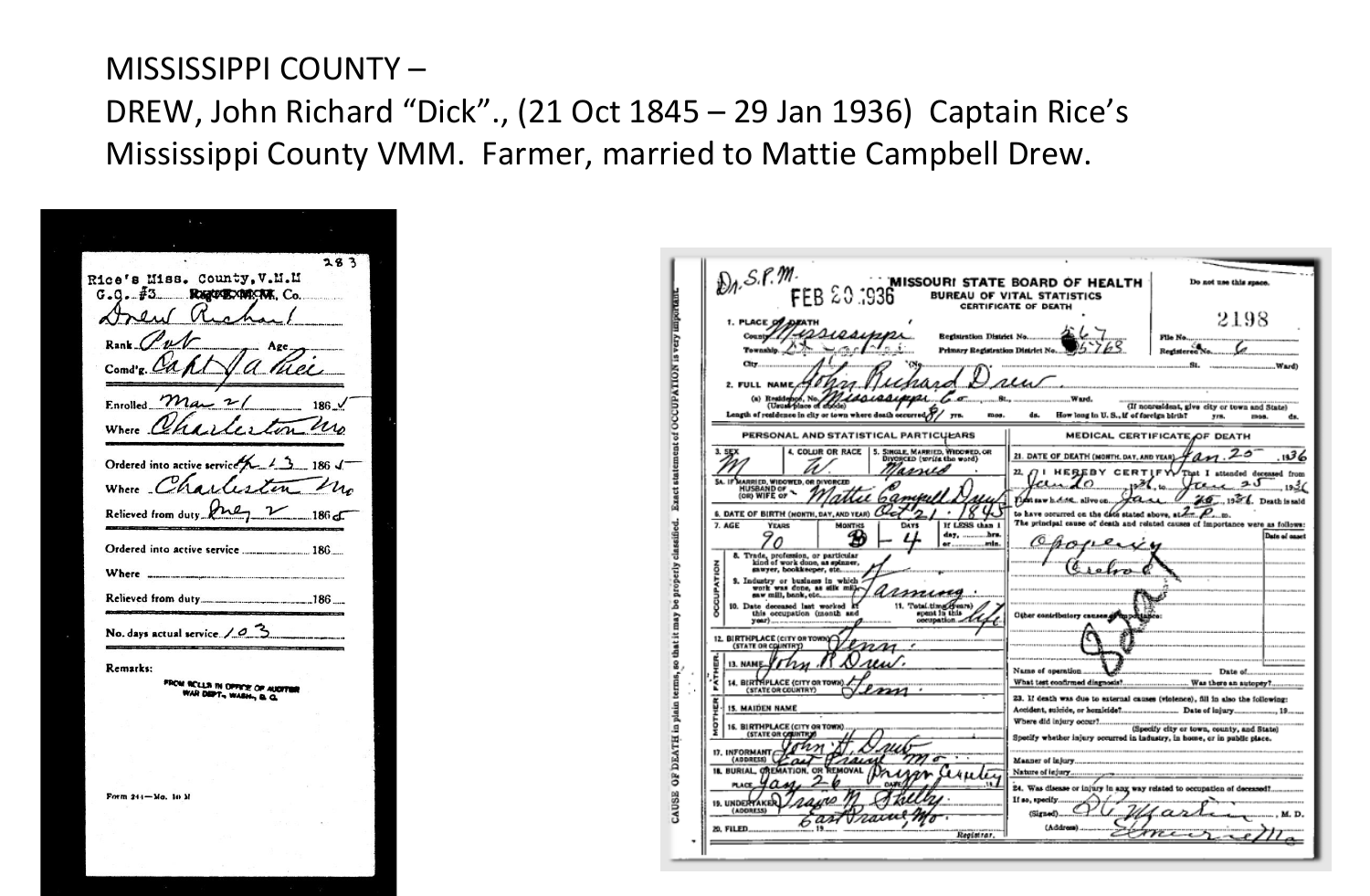## Isaac Golightly, 6th Illinois Infantry (2 May 1845 - 6 Dec 1935)

From the 1890 Mississippi Co Veteran's Schedule

 $186/$  (ed  $1864J$ Ok33 Kis Richard M Philly Spaac Golightly Private a 6 see car may  $1863$ lov  $T4343$ 1865

Research on Isaac Golightly: His name does not appear on the 6<sup>th</sup>'s Roster in the Illinois database, nor does it appear on the National Soldiers and Sailors Website. The 1850 Census records him as being 2 which could mean 2 years or 2 months as the 1860 census records him as 10 years old at the time taken. JR Drew, so far, is the best contender for the last soldier of Mississippi Co., but if for some reason that research is wrong, Isaac would need to be more strongly researched before accepting him to Sons of Union Veterans – Dept of Missouri standards. – *web 2016*

From the Charleston MO Newspaper

*"Uncle Ike" Golightly, 90, Died Friday*

Isaac S. Golightly, better known to all Charleston as "Uncle Ike", a pioneer settler of Mississippi County and a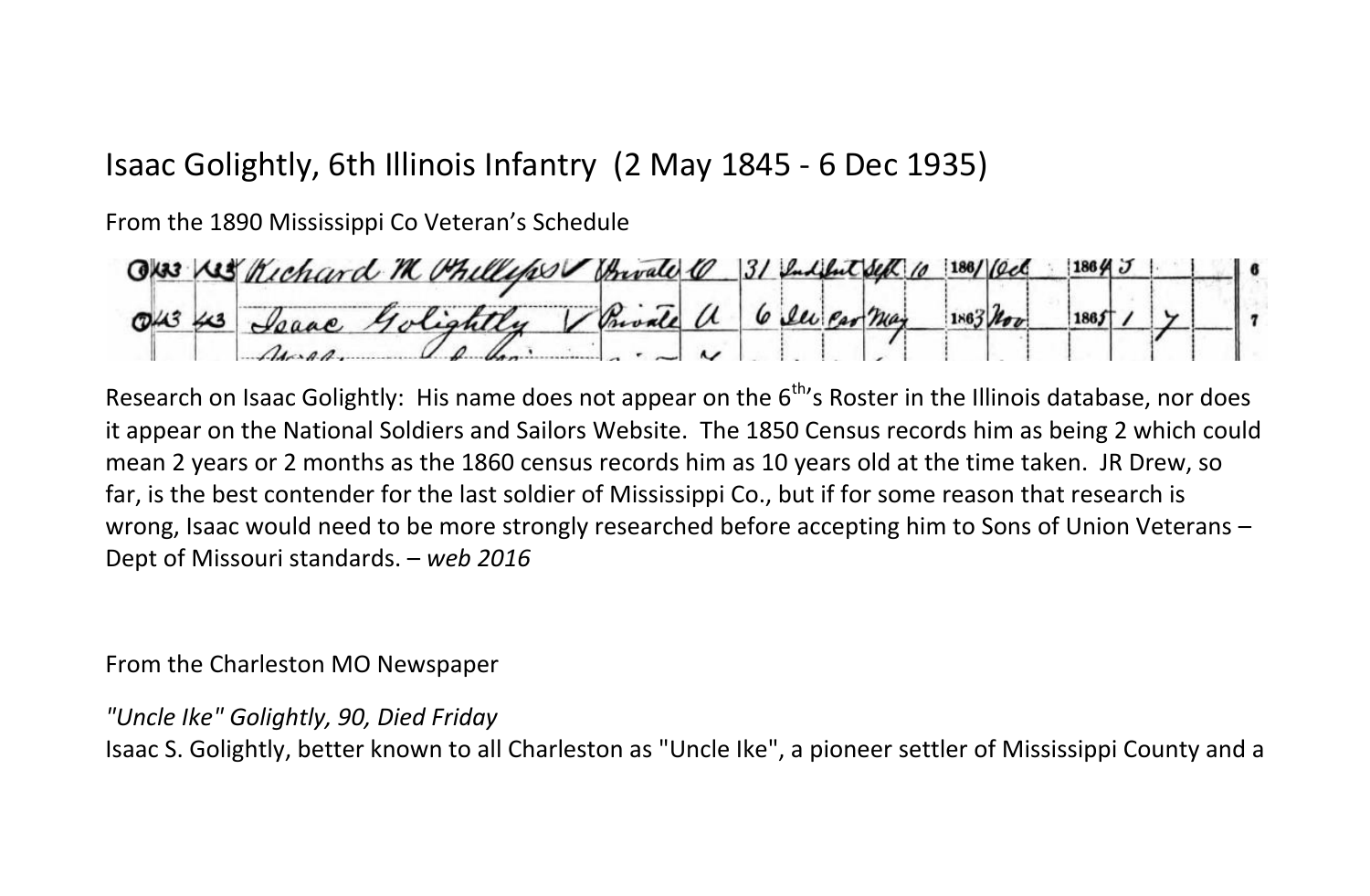Veteran of the Civil War, died at the home of his daughter Mrs. Hugh Wilson, at 2:45 Friday morning at the age of 90 years, 7 months and 4 days. He was one of four oldest residents of the county, and maintained to the end a wonderful physical condition despite his advanced age.

He was born in Massac County, Ill., May 2, 1845, the fifth child of a family of eleven. In 1861 he volunteered as member of the Sixth Illinois Cavalry [other Golightly members listed on Illinois website for this unit, but

no Issac] and served until the end of the war, and was stationed at Montgomery, Alabama at its close. He had one brother slain in the Civil War.

In 1870, he came to Mississippi County and for the remaining 65 years made his home in this county, for a time in the Bertrand community and later at Charleston. In 1871, he was married to Miss Martha Lett, who died about nine years ago, since which time he has made his home with the daughter, Mrs. Wilson, here in Charleston.

Despite his nine score years, Uncle Ike was able to read without the aid of glasses and though he carried a cane he